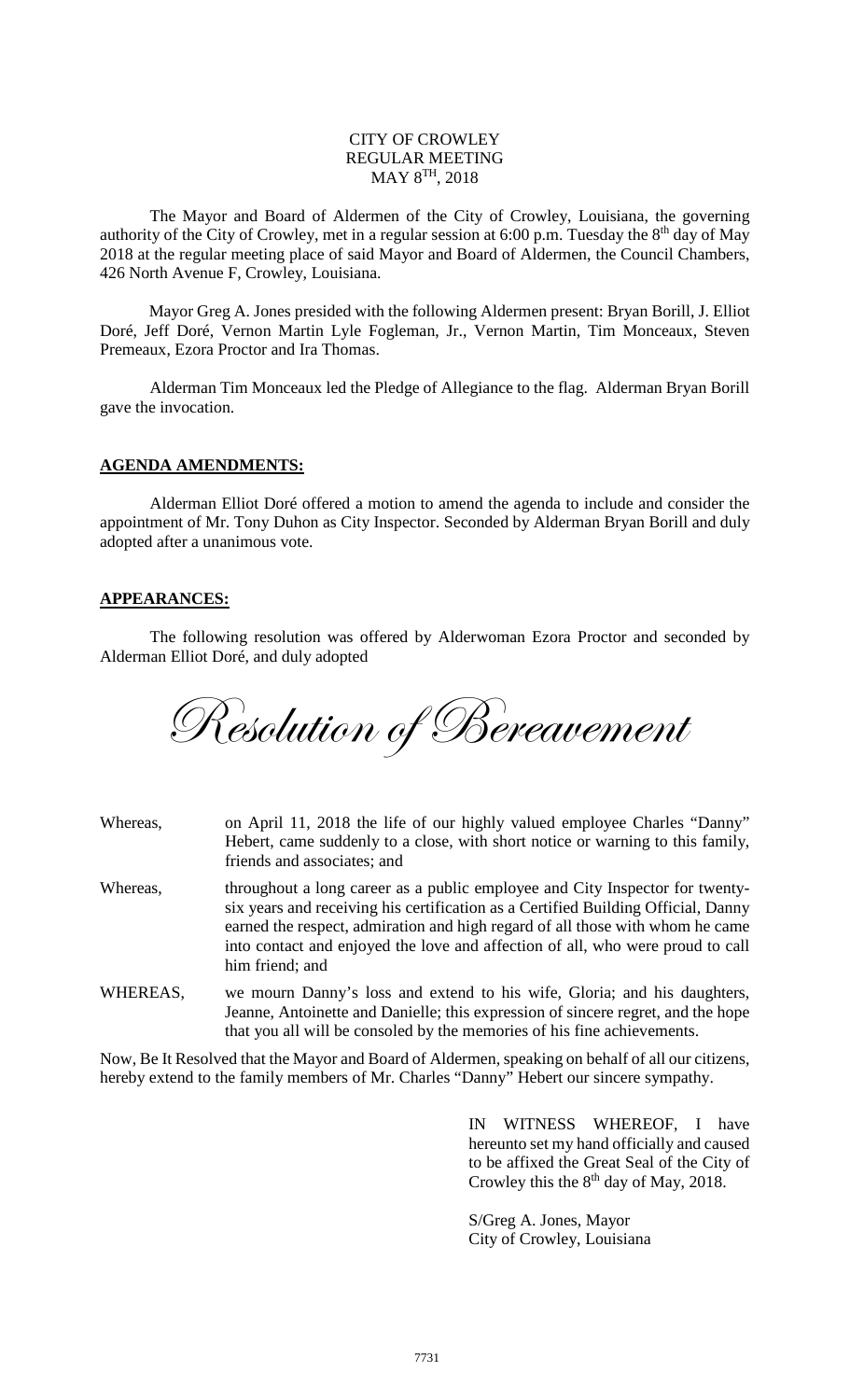#### **READING & APPROVAL OF MINUTES / BILLS:**

Alderman Steven Premeaux moved to dispense with the reading of the minutes of the April 10<sup>th</sup>, 2018 regular council meeting and approve them as written and distributed. Seconded by Alderman Ira Thomas and duly adopted.

Alderman Lyle Fogleman moved to approve all bills presented for payment. Seconded by Alderman Elliot Doré and duly adopted.

#### **MAYOR'S REPORTS:**

Mayor presented the Sales Tax chart and User Fee chart that track the collection trend.

Mayor presented the monthly budget-to-actual comparisons that report the spending of major funds.

## **UTILITY COMMITTEE:**

Chairperson – Alderman Vernon Martin Vice-Chairperson – Alderman Ira Thomas Members – Aldermen J. Elliot Doré, Jeff Doré, and Lyle Fogleman, Jr.

A motion was offered by Alderman Bryan Borill and seconded by Alderman Lyle Fogleman to rescind the motion of the April 10, 2018 Regular Council meeting to authorize CLECO to construct and add 27 LED lights and poles on Rice Capital Parkway. Motion carried with one abstention by Ira Thomas and a no by Alderman Vernon Martin.

A motion was offered by Alderman Bryan Borill and seconded by Alderman Lyle Fogleman to approve SLEMCO's request to install a street lighting system in the City's existing utility easement along Rice Capital Parkway; and, also to accept SLEMCO's offer to provide a system of at least 27 bronze/bronze LED lights along the roadway from North Cherokee Road to Tower Road, all contingent upon submittal of their proposed lighting system plans, details, and specifications to the City and City approval of same, and all at no cost to the City for the furnishing and installation of the system and for the perpetual operation and maintenance of the system.

The motion was amended by Alderman Bryan Borill and seconded by Alderman Lyle Fogleman to approve SLEMCO's request to install a street lighting system in the City's existing utility easement along Rice Capital Parkway; and, also to accept SLEMCO'S offer to provide a system of at least 27 bronze LED lights along the roadway from North Cherokee Road to Tower Road, all contingent upon submittal of their proposed lighting system plans, details, and specifications to the City and the City's approval of the same, and all at no cost to the City for the furnishings and installation of the system and for the perpetual operation and maintenance of the system contingent upon review and approval of engineer. Motion carried with one abstention by Alderman Ira Thomas.

A motion was offered by Alderman Ira Thomas and seconded by Alderman Jeff Doré to approve Partial Payment No. 16 for "Restoration of the Rock Filter at the Wastewater Treatment Facility" to Release Retainage to Cecil Perry Improvements, LLC in the amount of \$181,640.82, contingent upon receipt of a Clear Lien Certificate from the Acadia Parish Clerk of Court office. Motion carried.

Theresa Richard who resides at 1005 East 7<sup>th</sup> Street approached the council regarding issues with zoning regulations in her neighborhood. She stated that she has reported issues to the City and nothing is being done. Tony Duhon addressed that he was aware of the problems and is handling the issues within the department.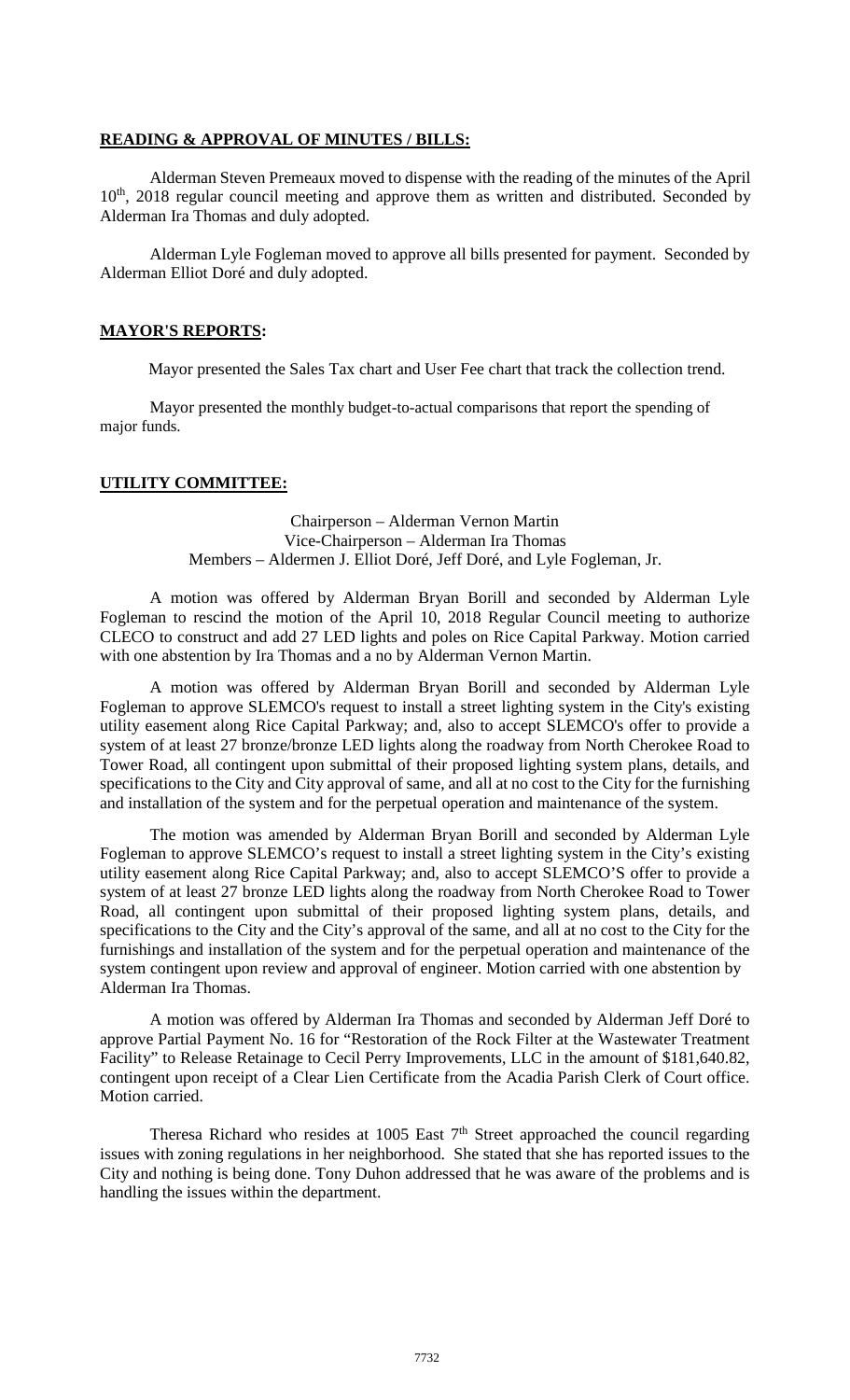## **PUBLIC SAFETY COMMITTEE:**

Chairperson – Alderman Lyle Fogleman, Jr. Vice-Chairperson – Alderman Bryan Borill Members – Aldermen Vernon Martin, Tim Monceaux and Steven Premeaux

A motion was offered by Alderman Lyle Fogleman and seconded by Alderman Vernon Martin to approve a new 2018 Class A Retail Outlet Liquor Permit for Chad Landreneau dba Plush Petals, LLC located at 714 North Parkerson. Motion carried.

## **ZONING & ANNEXATION COMMITTEE:**

Chairperson – Alderman Ira Thomas Vice-Chairperson – Alderman Vernon Martin Members – Aldermen Bryan Borill, J. Elliot Doré and Steven Premeaux

A motion was offered by Alderman Ira Thomas and seconded by Alderwoman Ezora Proctor to approve the Planning Commission recommendation for a Conditional Use Permit for a fresh meat market located at 1111 ½ North Western Avenue described as a parcel measuring 50' parallel to Western Avenue by a depth of 115' feet parallel to the south line of 12th Street and being designated as Tract D on the plat of survey by Rice Engineers dated 4/23/01, SBY James Perusin owned by Lucretia Wilridge. Motion carried.

# **PUBLIC BUILDING COMMITTEE:**

Chairperson – Alderman Bryan Borill Vice-Chairperson – Alderman Lyle Fogleman, Jr. Members – Aldermen J. Elliot Doré, Tim Monceaux, and Steven Premeaux

Alderman Vernon Martin offered a motion to amend the agenda to include and consider co-sponsoring an After-School Bash to be held on May  $26<sup>th</sup>$ , 2018. Seconded by Alderwoman Ezora Proctor and duly adopted after a unanimous vote.

# **INSURANCE & PERSONNEL COMMITTEE:**

Chairperson – Alderwoman Ezora Proctor Vice-Chairperson – Alderman Jeff Doré Members – Aldermen Bryan Borill, Vernon Martin, and Ira Thomas

A motion was offered by Alderwoman Ezora Proctor and seconded by Alderman Elliot Doré to accept the property and casualty insurance proposal effective May 11, 2018 to May 11, 2019 as presented by Assured Partners/Landry, Harris and Company. Motion carried.

A motion was offered by Alderwoman Ezora Proctor and seconded by Alderman Lyle Fogleman to appoint Mr. Tony Duhon as City Inspector. Motion carried.

## **COMMUNITY & ECONOMIC DEVELOPMENT COMMITTEE:**

Chairperson – Alderman Jeff Doré Vice-Chairperson – Alderman Tim Monceaux Members – Aldermen Bryan Borill, Ezora Proctor and Kitty Valdetero

Mr. Wylie Barrow addressed the council regarding the grant that the City has received for the Bayou Blanc Nature Trail speaking in favor of the trail and the importance of the acceptance of the grant. There was considerable discussion about the additional amount of money needed to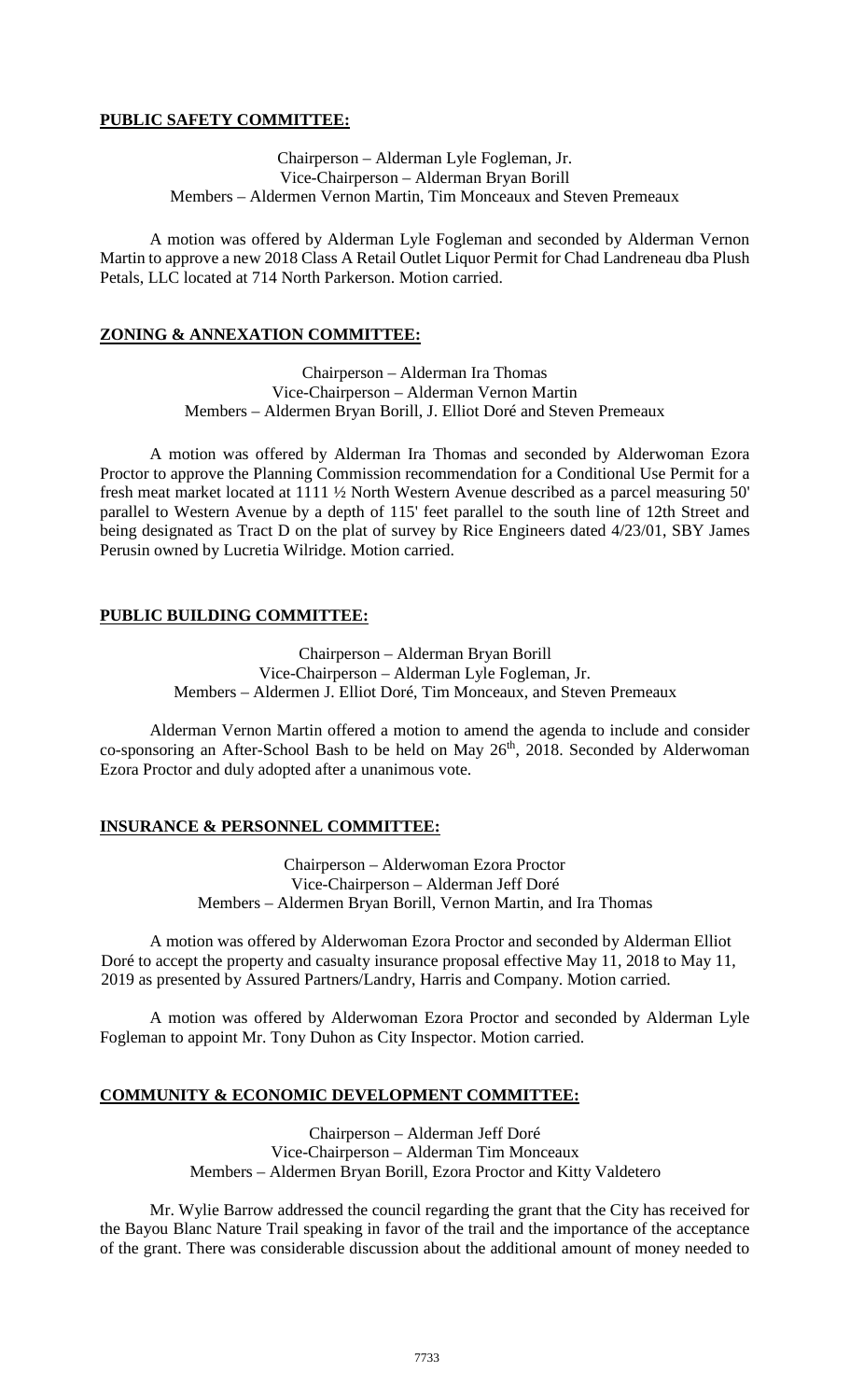fully fund the project and the amount of the application which is \$135,000 versus the 20% match required of the grant that is approximately \$18,000.

Alderman Jeff Doré offered a motion to amend the agenda to consider the acceptance of the Bayou Blanc Nature Trail Grant along with the twenty percent required match. Seconded by Vernon Martin and duly adopted after a unanimous vote.

Alderman Bryan Borill offered a motion to accept the Bayou Blanc Nature Trail Grant and confirm the twenty percent required match. Seconded by Vernon Martin. Motion Carried.

### **REVENUE & FINANCES COMMITTEE:**

Chairperson – Alderman J. Elliot Doré Vice-Chairperson – Alderman Ira Thomas Members – Aldermen Jeff Doré, Ezora Proctor, and Steven Premeaux

A motion was offered by Alderman Elliot Doré and seconded by Alderwoman Ezora Proctor to engage Kolder, Champagne, Slaven & Company for auditing services and LA Legislative Auditor Statewide Agreed-Upon Procedures (SAUPS) the for the City of Crowley's fiscal year ending August 31, 2018. Motion carried.

A motion was offered by Alderman Elliot Doré and seconded by Alderwoman Jeff Doré to authorize the city to enter into a licensing and services agreement with Granicus' Meeting and Agenda government Suite/NovusAGENDA – Setup & Configuration \$1,600, NovusAGENDA Online Training \$750, NovusAGENDA Software License \$5,280, First Year Total Cost \$7,630; Annual Reoccurring Cost \$5,280. Motion carried.

Alderman Vernon Martin offered a motion to co-sponsor an After-School Bash to be held on May 26<sup>th</sup>, 2018 from 12 noon to 6 p.m. contingent upon the Recreation Director confirming the Martin Luther King Center and the Recreation Center are available on that date. Seconded by Alderman Elliot Doré. Motion carried.

## **RESOLUTIONS:**

The following resolution was offered by Alderman Lyle Fogleman and seconded by Alderman Vernon Martin, and duly adopted with one nay vote from Alderman Ira Thomas.

> A RESOLUTION OF THE MAYOR AND BOARD OF ALDERMEN OF THE CITY OF CROWLEY, ACADIA PARISH, LOUISIANA, INTRODUCING A PROPOSED ORDINANCE AND CALLING FOR A PUBLIC HEARING CONCERNING SAME.

WHEREAS, an ordinance has been proposed to be adopted by the Board of Aldermen of the City of Crowley; and

WHEREAS, the proposed ordinance must be introduced by its title; and

WHEREAS, a public hearing must be held prior to its adoption; and

WHEREAS, the title of the proposed ordinance must be published in the official journal and the notice shall provide the time and place where the Board will consider its adoption;

NOW THEREFORE BE IT RESOLVED by the Mayor and Board of Aldermen of the City of Crowley, Acadia Parish, Louisiana, that the following ordinance be and it is hereby introduced for consideration at the next regular meeting of the Mayor and Board of Aldermen, to-wit: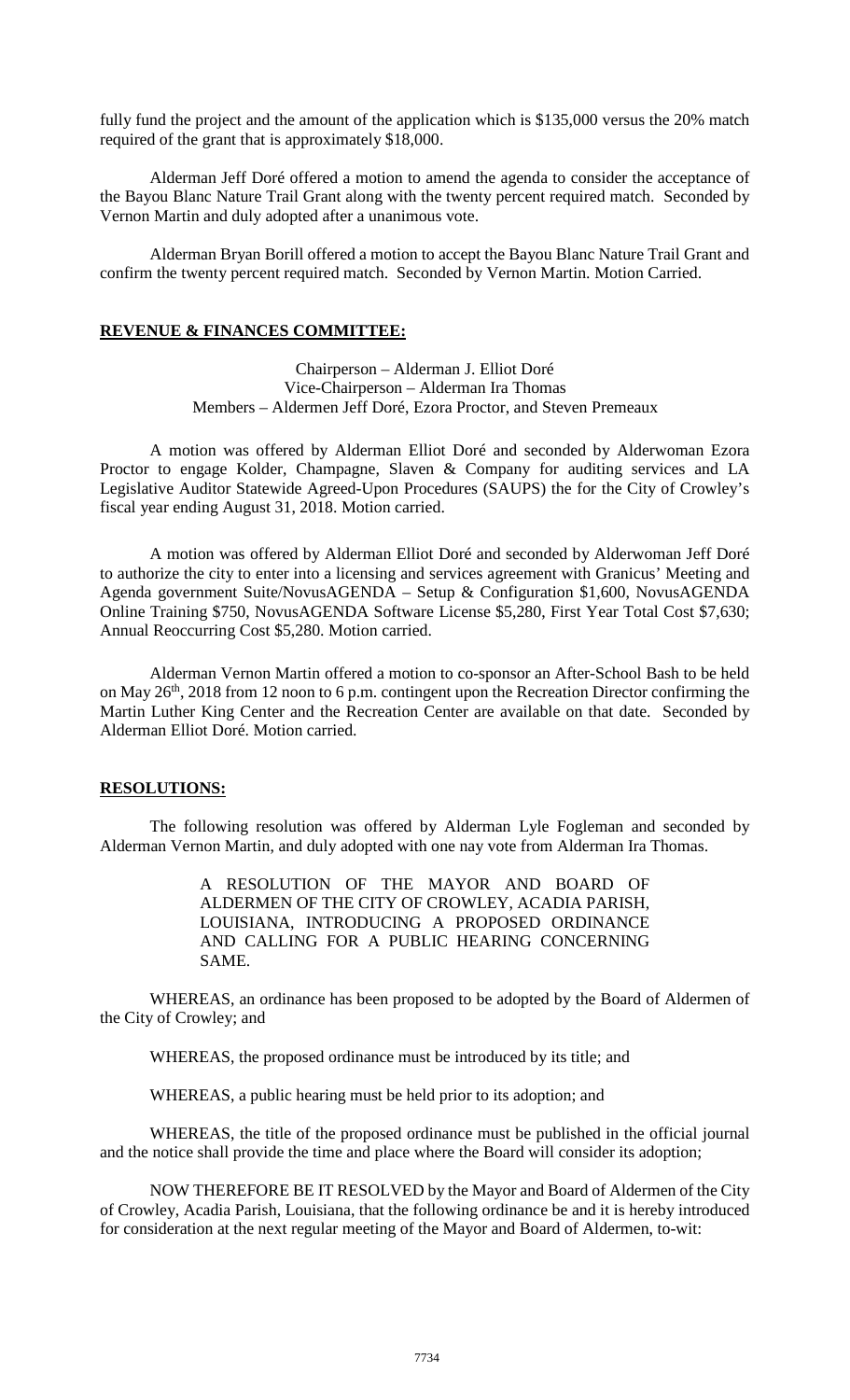AN ORDINANCE TO AMEND AND RE-ENACT SECTION 14- 23(c) OF ARTICLE II OF CHAPTER 14 OF THE CODE OF ORDINANCES OF THE CITY OF CROWLEY, ACADIA PARISH, LOUISIANA, TO DESIGNATE WEST THIRD STREET AND AVENUE AS A FOUR (4) WAY STOP INTERSECTION AND WEST FOURTH STREET AND AVENUE B AS A FOUR (4) WAY STOP INTERSECTION; TO REPEAL ALL ORDINANCES OR PARTS OF ORDINANCES CONTRARY THERETO OR IN CONFLICT THEREWITH; AND TO PROVIDE FOR ALL MATTERS RELATIVE THERETO.

BE IT FURTHER RESOLVED by the Mayor and Board of Aldermen that the City Clerk

shall publish the following notice in the Crowley Post Signal:

## NOTICE OF PROPOSED ADOPTION OF ORDINANCE AND PUBLIC HEARING

The Board of Aldermen of the City of Crowley shall meet on the  $12<sup>th</sup>$  day of June, 2018, at 6:00 o'clock p.m. in the Council Chambers, 2nd Floor, Criminal Justice Building, 426 North Avenue F, Crowley, Louisiana, to consider the adoption of the following ordinance:

AN ORDINANCE TO AMEND AND RE-ENACT SECTION 14- 23(c) OF ARTICLE II OF CHAPTER 14 OF THE CODE OF ORDINANCES OF THE CITY OF CROWLEY, ACADIA PARISH, LOUISIANA, TO DESIGNATE WEST THIRD STREET AND AVENUE AS A FOUR (4) WAY STOP INTERSECTION AND WEST FOURTH STREET AND AVENUE B AS A FOUR (4) WAY STOP INTERSECTION; TO REPEAL ALL ORDINANCES OR PARTS OF ORDINANCES CONTRARY THERETO OR IN CONFLICT THEREWITH; AND TO PROVIDE FOR ALL MATTERS RELATIVE THERETO.

Copies of the proposed ordinance are available for a nominal fee in the office of

the City Clerk, City Hall, Crowley, Louisiana.

THUS DONE AND SIGNED on this the 8th day of May, 2018.

#### S/ERIN S. CRADEUR, CITY CLERK

\_\_\_\_\_\_\_\_\_\_\_\_\_\_\_\_\_\_\_\_\_\_\_\_\_\_\_\_\_\_\_\_\_\_\_\_

\*\*\*\*\*

THUS DONE, SIGNED AND ADOPTED in regular session duly convened on the  $8<sup>th</sup>$  day of May, 2018, in Crowley, Acadia Parish, Louisiana.

GREG A. JONES, MAYOR

ATTEST:

ERIN S. CRADEUR, CITY CLERK

\_\_\_\_\_\_\_\_\_\_\_\_\_\_\_\_\_\_\_\_\_\_\_\_\_\_\_\_\_\_\_\_\_\_

The following resolution was offered by Alderman Steven Premeaux and seconded by Alderman Vernon Martin, and duly adopted

> A RESOLUTION OF THE MAYOR AND BOARD OF ALDERMEN OF THE CITY OF CROWLEY, ACADIA PARISH,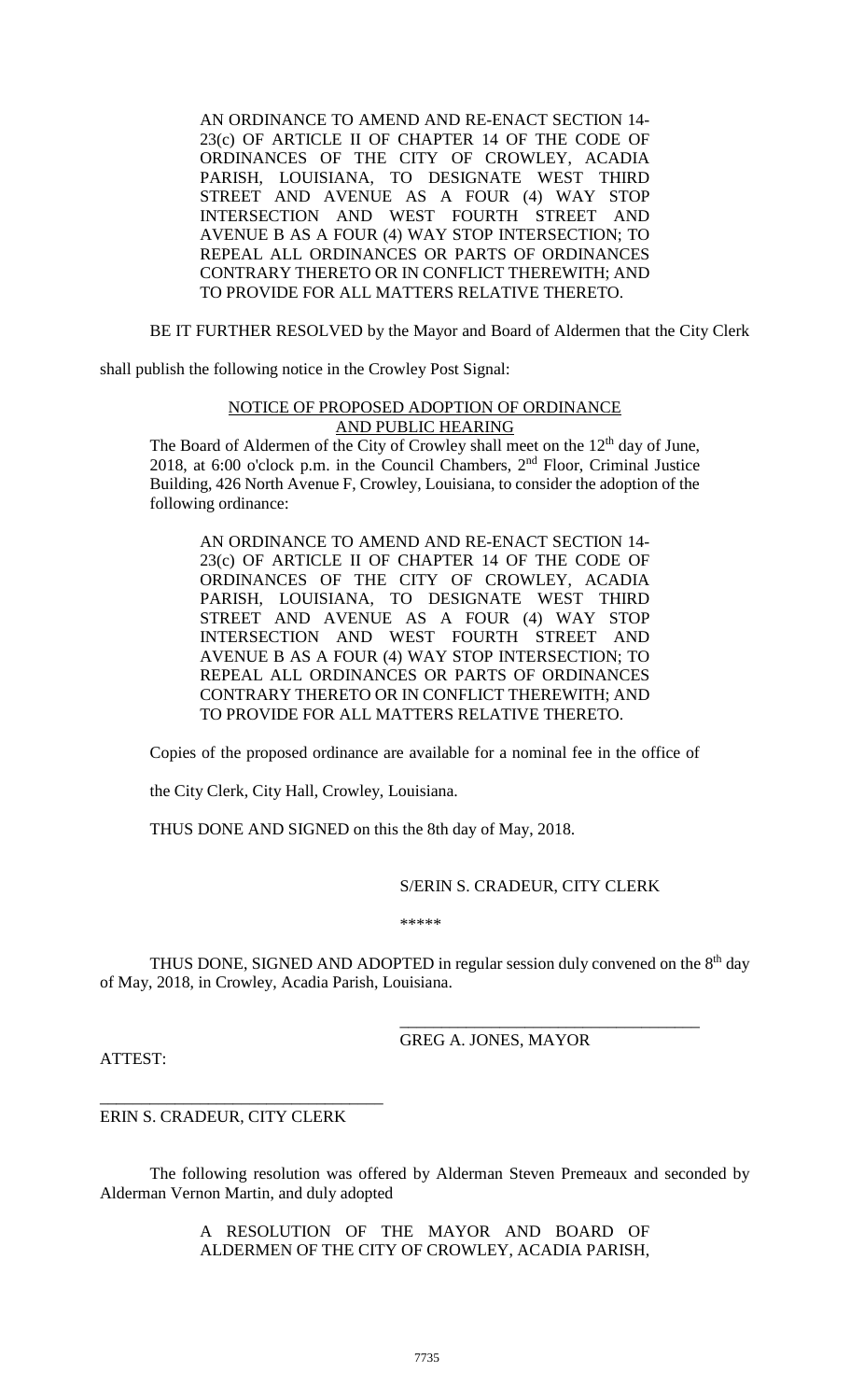LOUISIANA, AUTHORIZING AN INTERGOVERNMENTAL AGREEMENT WITH THE ASSIST AGENCY TO PROVIDE PUBLIC FUNDING TO CONTRIBUTE TO THE SALARIES OF A SITE DIRECTOR, PROGRAM FACILITATOR OR COORDINATOR AND OTHER PERSONNEL FOR THE SUMMER FOOD SERVICE AND ACTIVITIES PROGRAM FOR ELEMENTARY AND PRE-SCHOOL CHILDREN; AND TO PROVIDE FOR ALL MATTERS RELATIVE THERETO.

WHEREAS, the Assist Agency, a non-profit corporation, administers a Summer Food Service and Activities Program for elementary and pre-school age children which includes a meal, educational programs, games and sports activities during the summer months; and

WHEREAS, the Acadia Parish School Board has agreed to co-sponsor with the Assist Agency the program by providing the Crowley Middle School facilities on Northern Avenue in the City of Crowley to house and conduct the program; and

WHEREAS, the City of Crowley has agreed to co-sponsor with the Assist Agency the program by contributing a portion of the funding for the salaries of a site director, program facilitator/coordinator and personnel to administer the Summer Food Service and Activities Program for the summer of 2018; and

WHEREAS, the City of Crowley has agreed to provide the amount of Seven Thousand One Hundred Sixty-One & No/100 (\$7,161.00) Dollars as a contribution to be used for the payment of the salaries of the site director, program facilitator/coordinator and other personnel to coordinate and administer the program; and

WHEREAS, the City of Crowley has agreed to contribute to the payment of a portion of the salaries only and not to provide or perform any administrative functions or to provide personnel for the program which is to be solely and exclusively controlled by the Assist Agency; and

WHEREAS, the Assist Agency has agreed to indemnify and hold harmless the City of Crowley from any and all claims or liability for property damages and personal injuries resulting from any incident(s) or accident(s) which occurs under the supervision of the Assist Agency for the Summer Food Service and Activities Program during the summer of 2018, including but not limited to providing food, transportation, Ross Head Start facilities, personnel/employees administering and coordinating the program and other personnel involved in conducting the program; and

NOW THEREFORE BE IT RESOLVED by the Board of Aldermen of the City of Crowley, Acadia Parish, Louisiana, in regular session duly convened that they do hereby authorize the Honorable Greg A. Jones, Mayor of the City of Crowley, to enter into an Intergovernmental Agreement with the Assist Agency to co-sponsor the Summer Food Service and Activities Program for the year 2018 with the Assist Agency, to provide the amount of Seven Thousand One Hundred Sixty-One & No/100 (\$7,161.00) Dollars to be used to fund a portion of the salaries of the site director, program facilitator/coordinator and other personnel for educational and sport activities for elementary and pre-school age children enrolled in the summer program provided that the said Intergovernmental Agreement shall contain an indemnity and hold harmless clause in favor of the City of Crowley and shall require the Assist Agency to name the City of Crowley as an additional insured on any insurance policy issued to the Assist Agency for claims for injuries or damages or lawsuits occurring during or as a result of the program, including but not limited to providing food, transportation, Crowley Middle School facilities, personnel/employees administering and coordinating the program and all others personnel involved in conducting the program; and

BE IT FURTHER RESOLVED that the Honorable Greg A. Jones, Mayor, be and he is hereby authorized, empowered and directed to execute any and all other documents or attachments and/or provide additional information as may be deemed necessary in connection therewith.